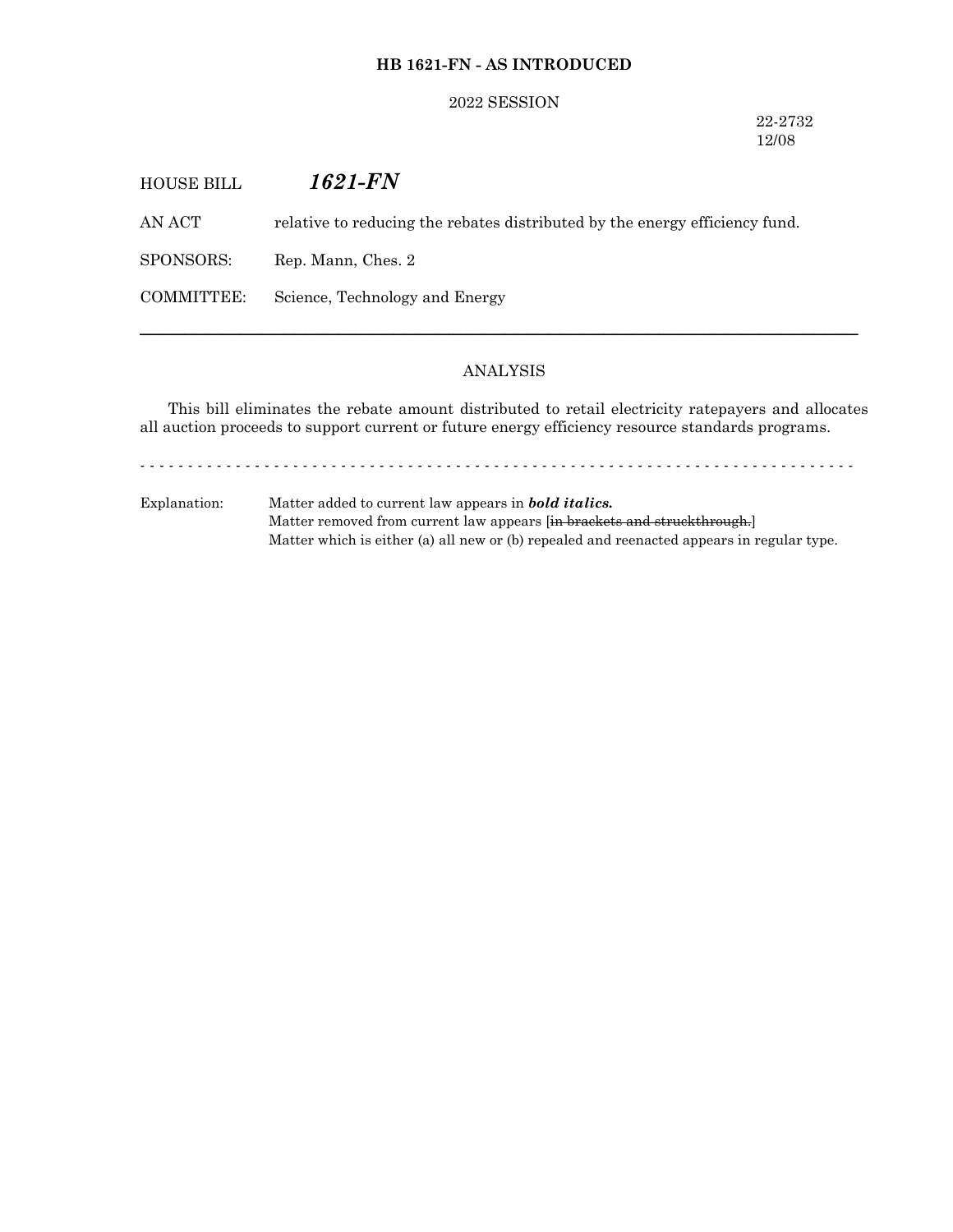#### **HB 1621-FN - AS INTRODUCED**

# STATE OF NEW HAMPSHIRE

*In the Year of Our Lord Two Thousand Twenty Two*

AN ACT relative to reducing the rebates distributed by the energy efficiency fund.

*Be it Enacted by the Senate and House of Representatives in General Court convened:*

1 Energy Efficiency Fund and Use of Auction Proceeds; Rebate Reduction. Amend RSA 125- O:23, II to read as follows: 1 2

II. [All] *For fiscal year 2021, all* amounts in excess of the threshold price of \$1 for any allowance sale shall be rebated to all retail electric ratepayers in the state on a per-kilowatt-hour basis, in a timely manner to be determined by the commission. *Beginning in fiscal year 2022 and through fiscal year 2027, the rebate amount to all retail electric ratepayers shall be decreased by \$1 per year. Beginning in fiscal year 2028 the rebate amount shall be set to zero.* 3 4 5 6 7 8

2 Energy Efficiency Fund and Use of Auction Proceeds; Auction Proceed Allocation. RSA 125- O:23, III(c) is repealed and reenacted to read as follows: 9 10

(c) Beginning January 1, 2022, and all subsequent years, all auction proceeds shall be dedicated to support current or future energy efficiency resource standards programs. The department of energy shall devise or discover low-cost, small-scale energy efficiency measures that can be implemented by homeowners and distribute these at no cost through NHsaves or through public schools, to enable savings to offset any decline in rebates, including but not limited to programmable thermostats. The department of energy shall contract with the department of education in developing coherent and successful education programs that will reach families. Said programs may include video-based education distributed through NHsaves. 11 12 13 14 15 16 17 18

2 Effective Date. This act shall take effect 60 days after its passage. 19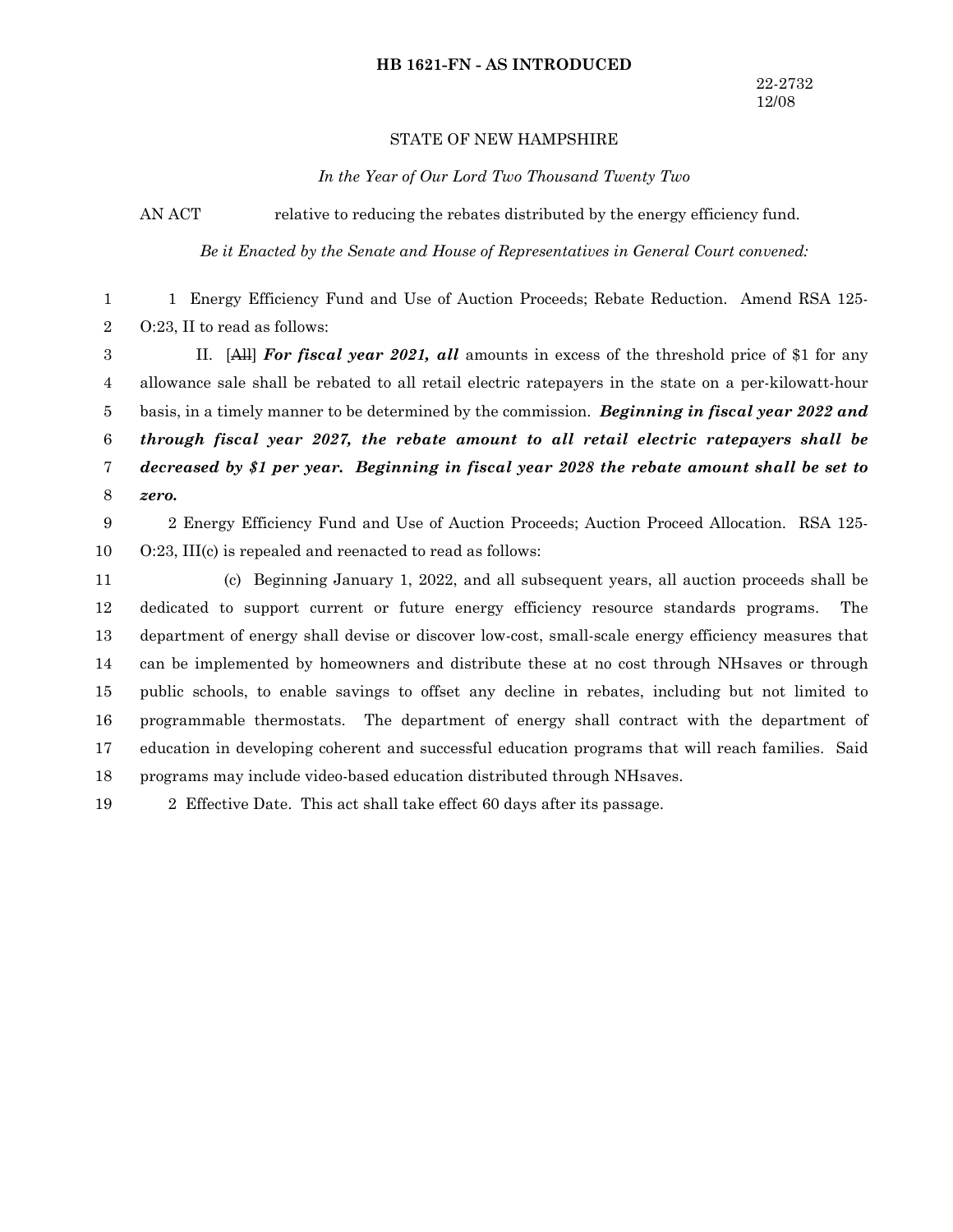LBA 22-2732 Revised 12/27/21

# **HB 1621-FN- FISCAL NOTE** AS INTRODUCED

AN ACT relative to reducing the rebates distributed by the energy efficiency fund.

**FISCAL IMPACT:** [X] State [X] County [X] Local [ ] None

|                        | <b>Estimated Increase / (Decrease)</b>      |                |                |                |
|------------------------|---------------------------------------------|----------------|----------------|----------------|
| <b>STATE:</b>          | FY 2022                                     | FY 2023        | FY 2024        | <b>FY 2025</b> |
| Appropriation          | \$0                                         | \$0            | \$0            | \$0            |
| Revenue                | \$0                                         | \$0            | \$0            | \$0            |
| <b>Expenditures</b>    | \$0                                         | Indeterminable | Indeterminable | Indeterminable |
| <b>Funding Source:</b> | [X] General                                 | Education      | $[X]$ Highway  | $[X]$ Other -  |
|                        | Energy Efficiency Fund, Various State Funds |                |                |                |

## **COUNTY:**

| Revenue             | \$0 | \$0            | \$0            | ሱ ቦ<br>æ∪      |
|---------------------|-----|----------------|----------------|----------------|
| <b>Expenditures</b> | \$0 | Indeterminable | Indeterminable | Indeterminable |

**LOCAL:**

| devenue             | $\mathbf{r}$<br>কচ | ው ር<br>ФU      | \$0            | ሱሶ<br>۰D۱      |
|---------------------|--------------------|----------------|----------------|----------------|
| <b>Expenditures</b> | ውሮ<br>কচ           | Indeterminable | Indeterminable | Indeterminable |

# **METHODOLOGY:**

This bill eliminates the rebate amount distributed to retail electricity ratepayers and allocates all auction proceeds to support current or future energy efficiency resource standards programs.

The Departments of Energy and Environmental Services have submitted a joint analysis of the fiscal impact. When compared to current law, the bill would not change gross revenue to the state. Revenue from auction proceeds was \$33 million for calendar year 2021. Future revenues will vary depending upon the auction clearing prices and the decreasing number of allowances offered, but for this analysis a constant \$33 million per year is assumed.

- The bill would phase out the allowance rebate threshold for auction proceeds deposited into the Energy Efficiency Fund.
- · Rebates issued on a per-kilowatt-hour basis to all electric ratepayers, including residential and commercial and industrial would end in FY 2028.
- · Beginning in FY 2022 and continuing through FY2027, the \$1 allowance rebate threshold would increase by \$1 per year, and the amount rebated to all electric ratepayers would decrease each year by an offsetting amount.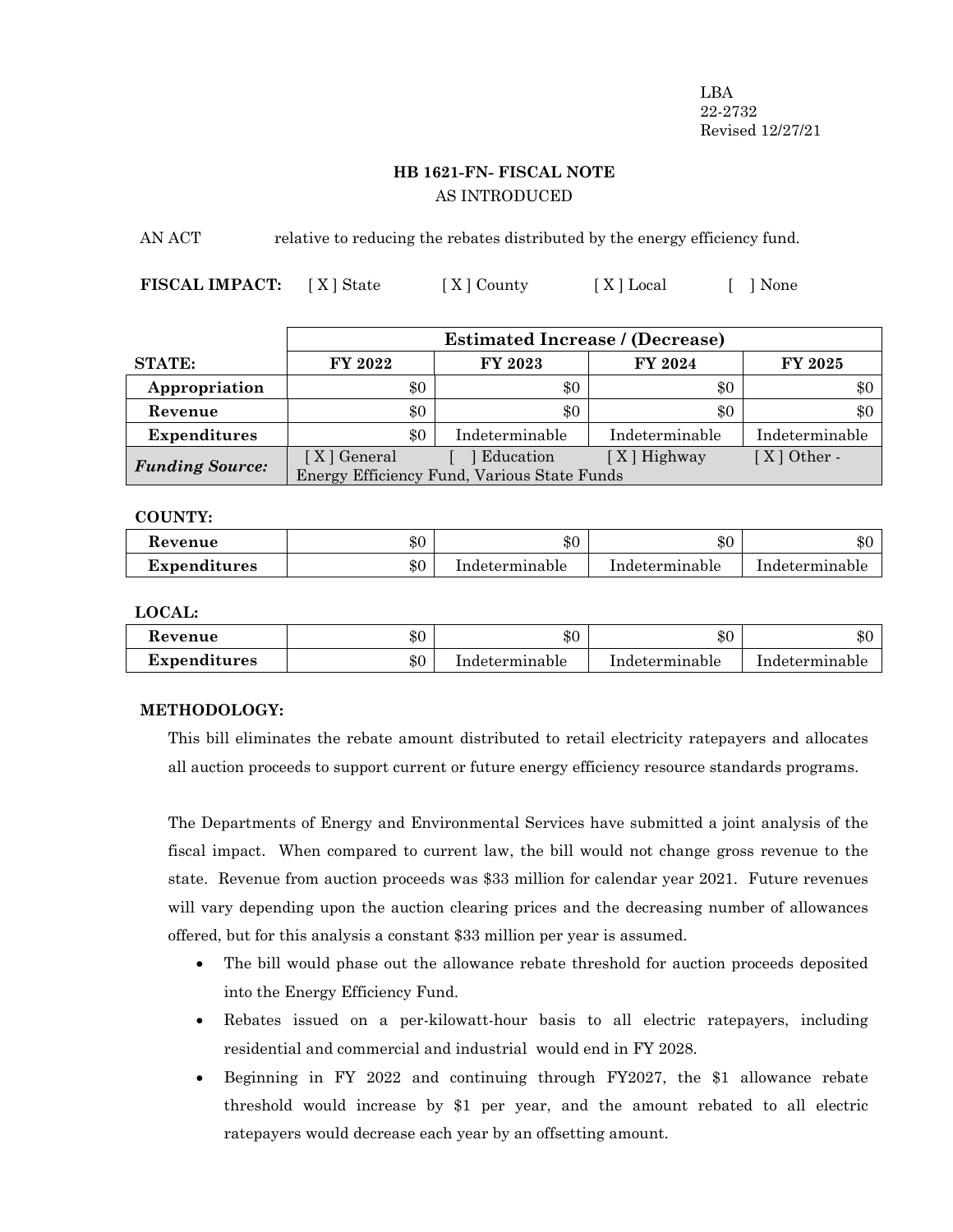· The distribution of the amounts in the Energy Efficiency Fund would not change from current law.

## Expenditure Impact:

Under current law, revenue in excess of \$1 per allowance sold is allocated by the PUC for rebates to all electric ratepayers on a per-kilowatt-hour basis. This bill would increase the allowance rebate threshold by \$1 each year thereby increasing the amount deposited in the Energy Efficiency Fund and decreasing the amount allocated to ratepayer rebates. Assuming a static \$33 million of annual revenue, the Departments projected ratepayer rebates and the Energy Efficiency Fund would be impacted as follows:

#### Ratepayer Rebates

| FY 2021 (Current) \$29.2 million |                |
|----------------------------------|----------------|
| FY 2022                          | \$25.6 million |
| FY 2023                          | \$21.9 million |
| FY 2024                          | \$18.1 million |
| FY 2025                          | \$14.2 million |
| FY 2026                          | \$10.1 million |
| FY 2027                          | \$5.9 million  |

In FY 2028 ratepayer rebates would end. In each year the amount deposited in the Energy Efficiency Fund would increase based on the \$1 per allowance per year increase as follows:

|         | Emission allowances | Allowance rebate threshold                        | Energy Efficiency Fund |
|---------|---------------------|---------------------------------------------------|------------------------|
| FY 2021 | 3,461,393           | \$1                                               | \$3,461,393            |
| FY 2022 | 3,342,668           | \$2                                               | \$6,685,336            |
| FY 2023 | 3,223,943           | \$3                                               | \$9,671,829            |
| FY 2024 | 3,105,218           | \$4                                               | \$12,420,872           |
| FY 2025 | 2,986,493           | \$5                                               | \$14,932,465           |
| FY 2026 | 2,867,768           | \$6                                               | \$17,206,608           |
| FY 2027 | 2,749,043           | \$7                                               | \$19,249,301           |
| FY 2028 |                     | All revenue after administration costs to the EEF | \$33,000,000           |

Termination of ratepayer rebates would result in some near-term increase in electricity costs for state, county, and local governments. Over the long-term, increased investment in energy efficiency projects would save ratepayers money. The costs/savings for state, county, and local governments are indeterminable.